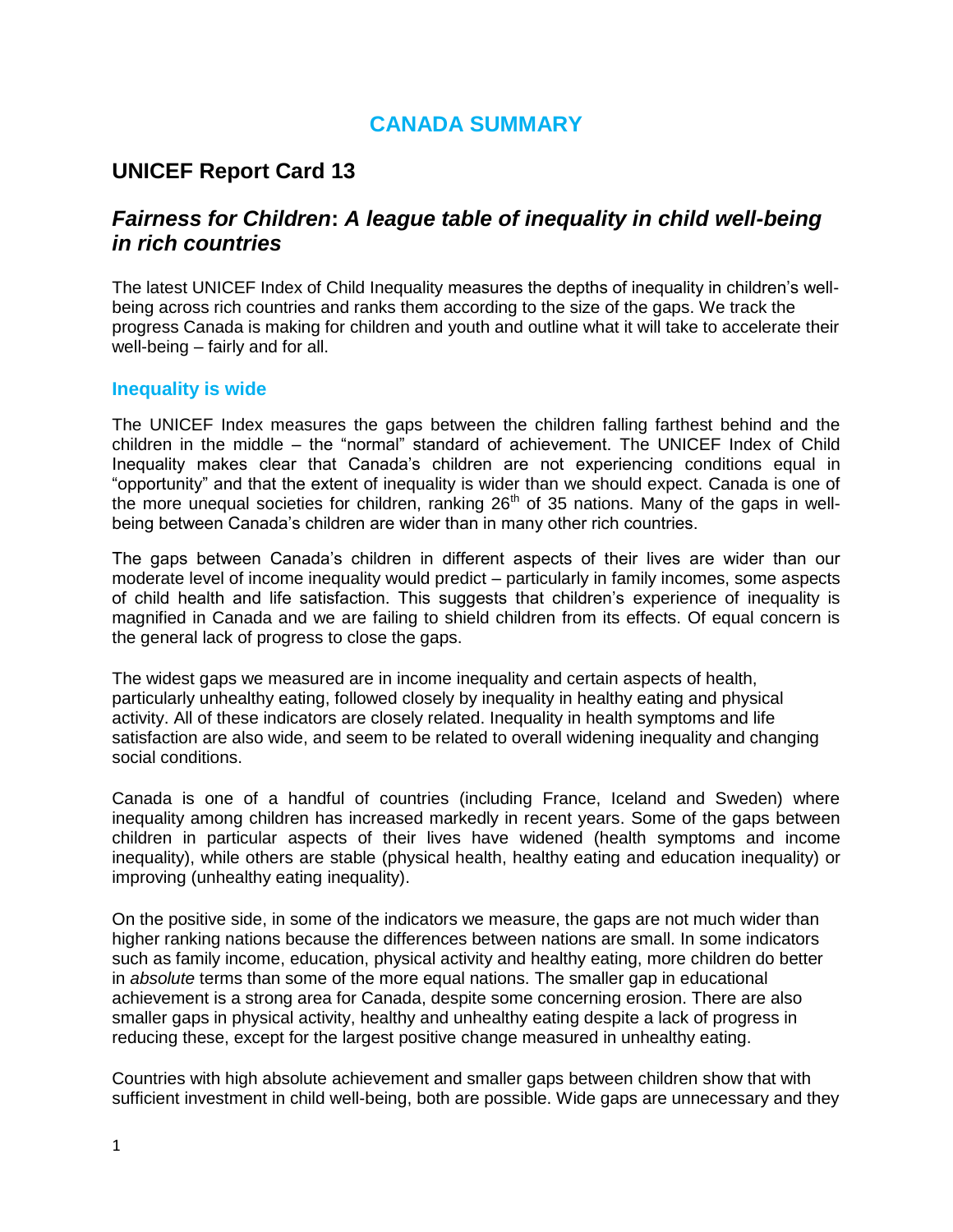come with a variety of unwelcome impacts on children. Life "at the bottom" is not only about having less income but also about falling behind in school, having poorer health and nutrition, more risk behaviours, difficult relationships and lower life satisfaction. Children feel excluded from very young ages with lower expectations and lower aspirations and some remain excluded throughout their lives.

## **Income inequality: Canada ranks 24 of 41 countries (middle)**

- The poorest children in Canada (bottom 10 per cent) have family incomes 53 percent lower than the average child.
- The average gap among rich nations is 51 percent. Norway is the top performer with a gap of 37 percent. The widest gap is 67 percent in Romania.
- Higher levels of poverty tend to be found in countries with wider income gaps. Canada is in the unfortunate club of countries with both the highest rates of child poverty (17%) and wider income gaps for families with children.

# **Educational inequality: Canada ranks 14 of 37 countries (middle)**

- In Canada, the children at the bottom  $(10<sup>th</sup>$  percentile) have an educational achievement gap of 0.3 in reading, maths and science literacy at the age of 15. It is close to the average gap among rich nations.
- Canada has a higher level of absolute achievement in education than some of the more equal countries that rank higher. In Canada, only 6 percent of children fall below the basic proficiency standard, much better than the average of 12 percent. Bulgaria has the highest rate at 29 percent, but in Estonia only 3 percent of children fall below the standard – half the rate in Canada.
- Ten nations manage to combine a smaller achievement gap with a lower proportion of children falling below the basic proficiency standard. This shows that greater equity can be achieved along with higher overall performance.

# **Health inequality: Canada ranks 24 of 35 countries (bottom third)**

- Children aged 11, 13 and 15 reported how often in the previous six months they had experienced headache, stomach ache, backache, feeling low, irritability or bad temper, feeling nervous, difficulties in getting to sleep or feeling dizzy.
- In Canada, the health score of children who report the most frequent poor health symptoms is 29 percent lower than children in the middle.
- Canada's gap isn't much wider than the best performer (24 percent in Austria) and it is close to the average gap because of the tight distribution of scores. The widest gap is 39 percent in Israel.
- The proportion of children in Canada who report health complaints *every day* an indication of absolute severity in health symptoms – is 23 percent. This is very close to the average among rich countries, which is 24 percent, but much higher than the low of 15 percent in Norway and Finland (and much better than the high of 53 percent in Turkey).
- Self-reported health symptoms provide a poignant view of how often a full quarter of Canada's children navigate their daily lives feeling in poor physical and mental health. Frequent health complaints are usually an expression of stressful situations and relationships at home, at school or among peers, which in turn affects other aspects of children's development.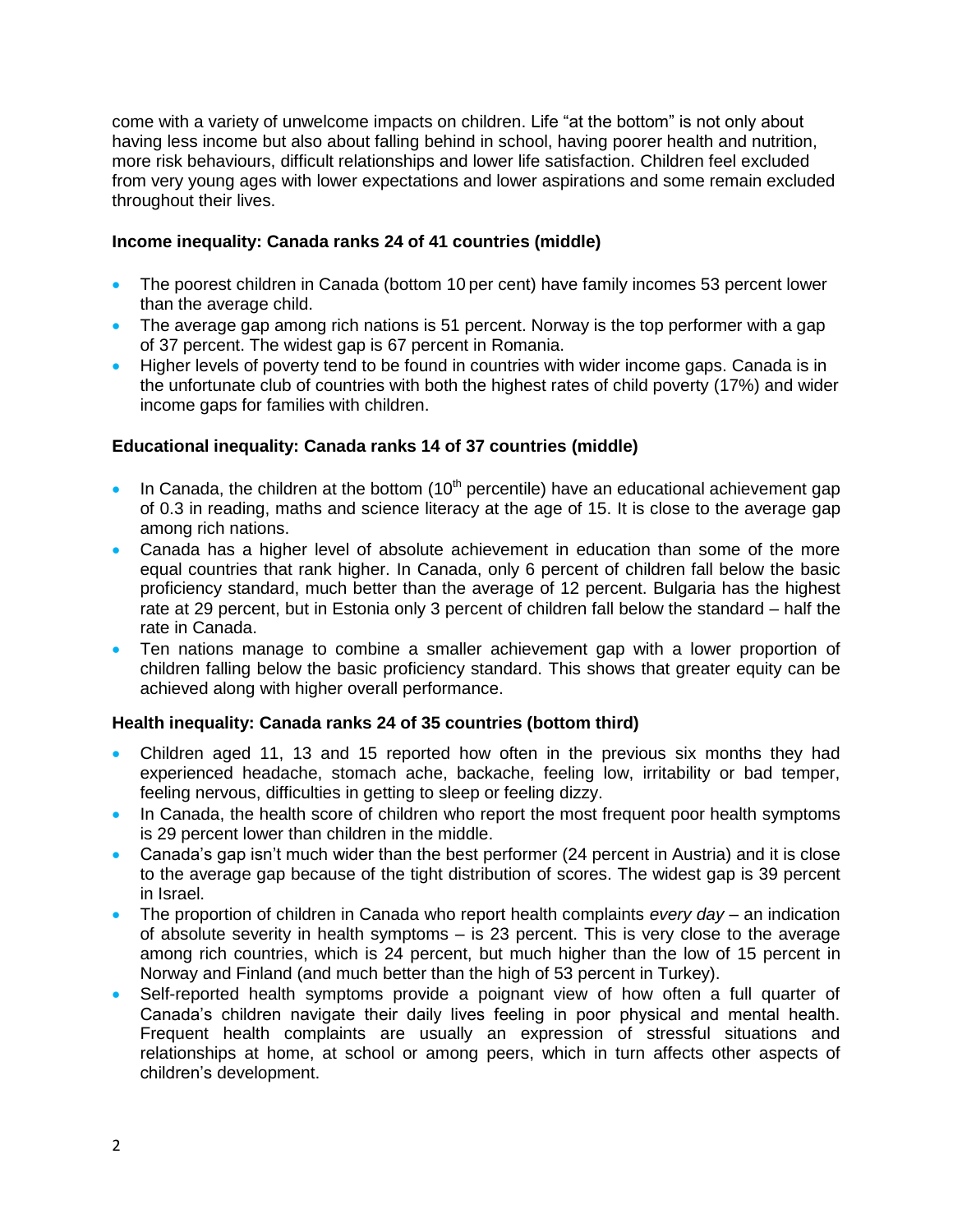### **Inequality in life satisfaction (how unequal children feel): Canada ranks 25 of 35 countries (bottom third)**

- While most aspects of children's well-being are measured by "objective" indicators, life satisfaction is a measure of children's own sense of their well-being (reported on a scale of 0 ("*the worst possible life for you*") to 10 ("*the best possible life for you*")).
- In Canada, the life satisfaction rating of children at the bottom is 29 percent lower than the rating of children in the middle. The median rating among Canada's children is 8 out of 10 but it is 6 for the children at the bottom.
- The average gap among rich nations is 28 percent, with Canada placing close the average but ranking in the bottom third because of the narrow spread among them. In Netherlands, the top performer, the gap is 24 percent. The widest gap among rich countries is 36 percent in Turkey.
- A life satisfaction level of 4 out of 10 or below reveals the prevalence of very low life satisfaction. In Canada, 9 percent of children report very low life satisfaction, more than the average among rich countries and almost twice the rate in the Netherlands. The range is from 4 percent in the Netherlands to 15 percent in Turkey.
- Canada is among the countries with both the highest proportion of children reporting very low life satisfaction and the widest gap in life satisfaction.
- Life satisfaction acts as a composite indicator of many aspects of children's lives so it is worth paying attention to. Lower life satisfaction is associated with poor mental health, low physical activity, gender, more risk behaviours (particularly bullying), weaker social support and wider inequality in family affluence.

# **Inequality is changing**

Income inequality has increased in Canada and the rate of child poverty has persisted – this along with insufficient investment in child well-being help explain the lack of progress in health, education and life satisfaction.

## **Income inequality increased in Canada and in most rich countries**

- Canada's relative income gap increased by 3 points.
- In Canada, France, Israel, Slovakia and Sweden, the income inequality gap widened because incomes at the bottom 10th percentile increased more slowly than median incomes.
- Only the economically distressed eastern and southern European nations endured a larger increase in the relative income gap, exceeding 5 percentage points.
- The impact of the Great Recession is evident: only four countries the Czech Republic, Finland, Korea and Switzerland – experienced a 'positive' or progressive narrowing of the gap: the incomes at both the 10th percentile and the median grew, but those at the 10th percentile increased faster.

## **Educational inequality declined in Canada and in most rich countries**

 Canada is the only country that experienced a decline in inequality along with a fall in median test scores – a negative scenario.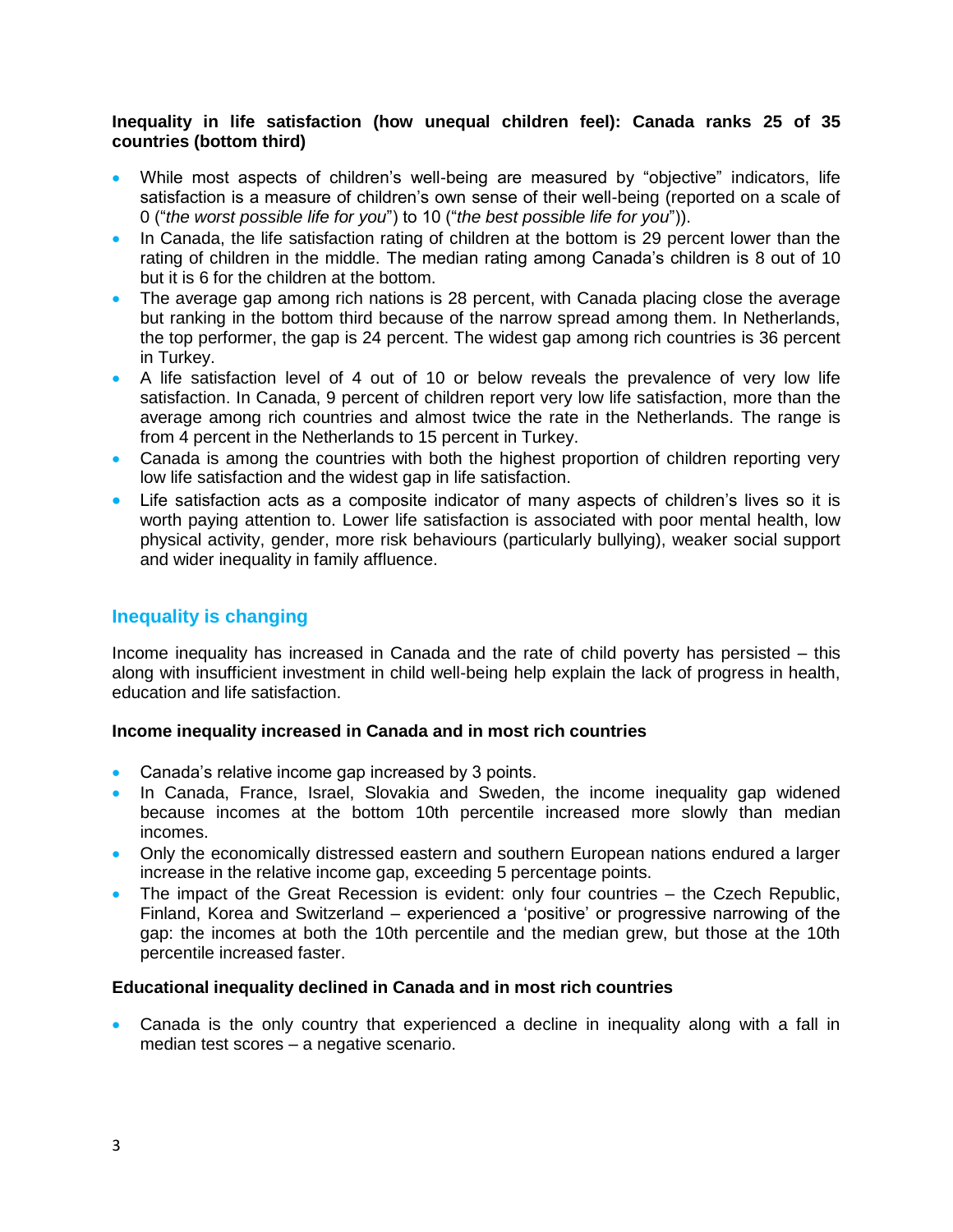- Two-thirds of affluent nations managed to reduce inequality in educational achievement<sup>1</sup> while improving median test scores. To make progress, there is no need to sacrifice an increase in overall educational achievement in order to reduce the achievement gap.
- Only a quarter of rich countries including Canada experienced an increase in absolute educational disadvantage (scores below PISA proficiency level 2 in three subjects). Canada ranks 31 out of 41 countries, having experienced a small increase from 5 to 6 per cent of children. Again, the trend is worrisome but not enough to erode comparatively good performance.
- Finland and Sweden saw a much greater increase in the proportion of 15-year-olds who failed to achieve proficiency level 2 in all three subjects.
- In Canada, widening gaps in children's health and incomes may be affecting educational achievement after many years of buffering socioeconomic disadvantage by the education system.

## **Health inequality shows mixed trends**

*Inequality in health symptoms increased in Canada and in most rich countries*

- The gap in self-reported health symptoms widened by 3 percentage points in Canada because the children at the bottom lost ground more than the children in the middle.
- The largest increases in inequality (of at least 6 percentage points) occurred in Ireland, Malta, Poland and Slovenia.
- In the majority of countries, those from less-affluent households have the poorest health outcomes.<sup>1</sup> However, the difference between girls and boys is even larger, more widespread and persistent.

## *Inequality in physical activity remained stable in Canada but declined in most rich countries*

- Though the gap remains wide in Canada at 47 percent, it is not far from the smallest gap in Finland (43 percent). The persistence of the gap seems to be linked to persistent child poverty.
- The widest gap is in Israel (63 percent).
- Pronounced reductions in inequality of 6 percentage points or more occurred in Finland, France, Malta, Norway and Spain.
- The "average" Canadian child gets the recommended 60 minutes of vigorous physical activity 5 days per week, but the children at the bottom of the distribution get only 3 days.
- Both the overall rate of physical activity and the inequality gap are concerning, given the high and persistent rate of unhealthy weight among Canada's children (1 in 3 boys and 1 in 4 girls) and the relationship of insufficient physical activity to cardiovascular disease, higher insulin levels and poor mental health.

## *Inequality in healthy eating of fruits and vegetables remained stable in Canada and in most rich countries*

 Inequality in healthy eating of fruits and vegetables remained stable in a third of countries including Canada (at 46 percent). Canada's gap is smaller than the average gap, but its persistence is likely due to the persistence of child poverty and inequality.

<sup>1</sup> Educational achievement relies on PISA test scores, a limited framework of possible areas of educational achievement that excludes, for example, social and emotional learning.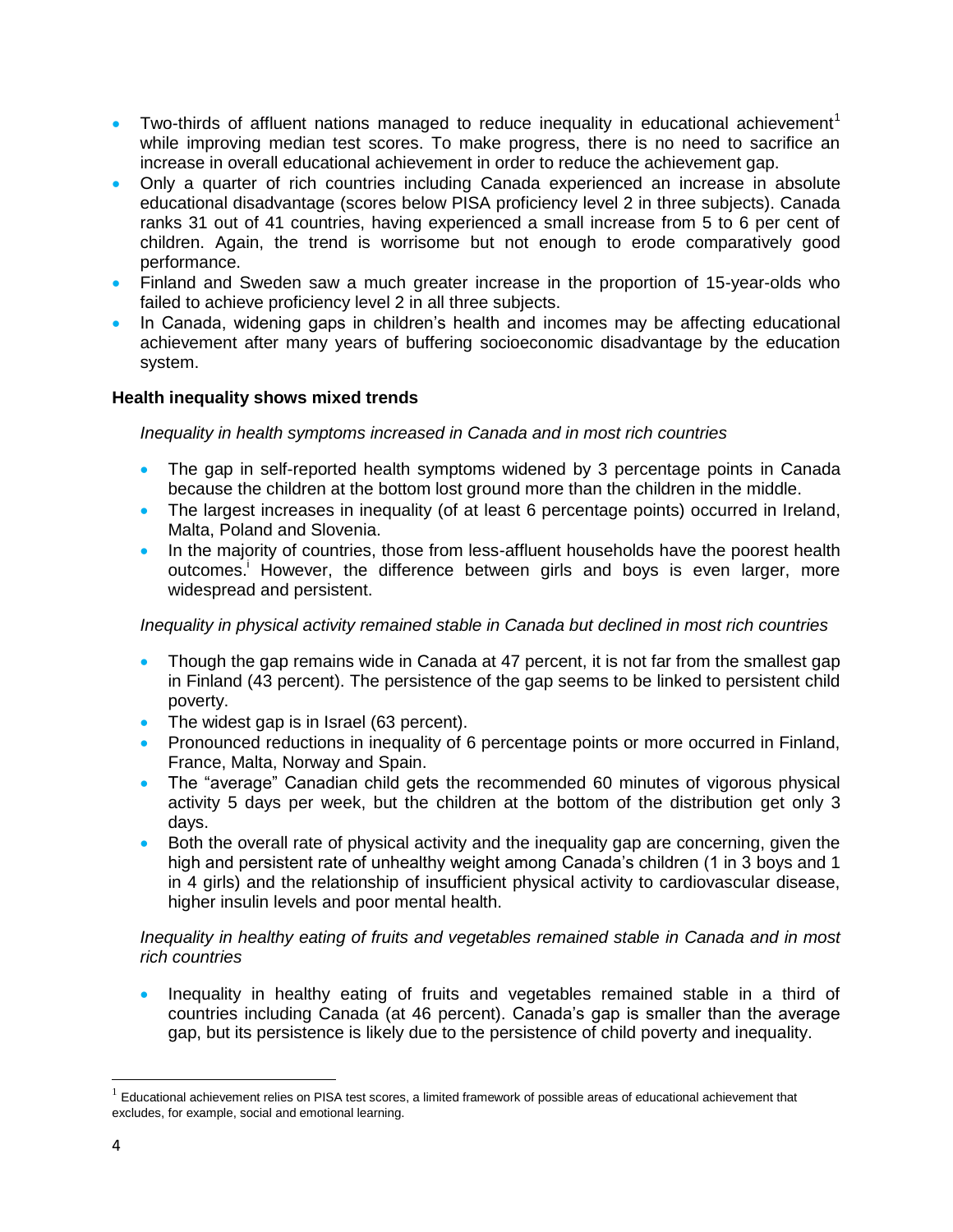The gaps narrowed the most – by at least 6 percentage points – in Malta, Hungary, Denmark, Norway and Spain. The largest increases were in Portugal and Finland. The gap ranged from 35 percent in the Netherlands to 51 percent in Hungary.

### *Inequality in unhealthy eating of snacks and beverages declined in Canada and in most rich countries*

- The gap in unhealthy eating in Canada declined by a robust 10 points to 58 percent the strongest positive trend in Canada among all of the indicators measured in Report Card 13.
- Inequality in unhealthy eating of snacks and beverages that are high in added sugar decreased by a greater margin than in any other health-related indicator, albeit from a higher base.
- In all cases, this came about because the rate of consumption at the bottom improved faster than the middle – a progressive scenario.
- The Netherlands, Slovenia and Iceland saw considerable reductions in the gap by more than 17 percentage points. The smallest gap is in Iceland (45 percent) and the widest in Israel (80 percent).
- In Canada as in most countries, the gap remains wider than the gaps in all other measures in the Report Card. Public health campaigns may be having a positive effect on all age groups, but given the persistent rate of obesity and unhealthy weight among children, more is needed to provide a healthy food environment around children.

## **Inequality in life satisfaction remained stable in Canada and in most rich countries**

 UNICEF's 2013 Index of Child Well-being revealed that children's *overall* life satisfaction had declined more in Canada than in most peer nations over the previous decade, to among the lowest levels at 24 of 29 nations. This may explain why the relative gap in life satisfaction did not widen – if both the middle and the bottom declined.

Many of the gaps between children in low SES and children in high SES are wide, and are generally not improving:

# **Educational achievement gradient: Canada ranks 4 of 39 countries (top third)**

- Canada has one of the smallest gaps in education success between children in low and high SES at 11 percentage points, showing that the powerful effects of SES can be overcome with strong services and systems.
- The average gap among affluent nations is 18 percentage points. The range is from 4 to 46 points.
- For the size of the immigrant student population, Canada also reduces the likelihood of their disadvantage in educational achievement better than most countries. However, children in low SES, immigrant children and boys are disproportionately in the lowest achieving group.

## **Healthy eating gradient: Canada ranks 32 of 34 countries (bottom third)**

- The largest gap between children in low and high SES in healthy eating is 20 percentage points, in Canada and the United Kingdom, where it has *increased* over the past decade.
- Nine countries managed to reduce the gap to less than 10 points, with the smallest gap at 3 points.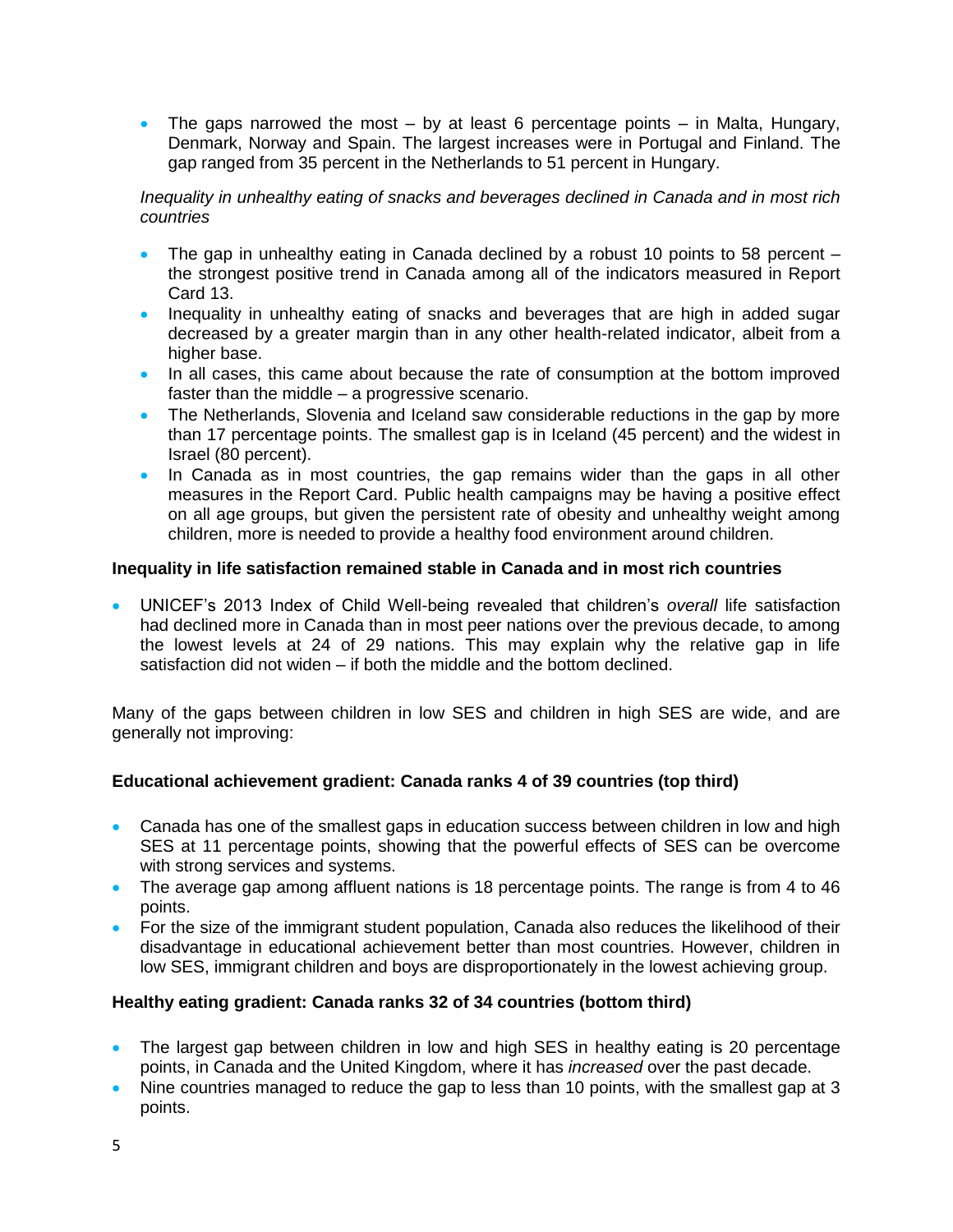This gap may be explained by the expense of fruits and vegetables for poor families, their lack of availability in many low-income neighbourhoods and indigenous communities, and the absence of a national school meals initiative.

## **Physical activity gradient: Canada ranks 17 of 34 countries (middle)**

- Canada has a gap of 13 points in physical activity between children in low and high SES, which has *remained stable* over the past decade.
- The largest gaps are in Belgium, Latvia and Luxembourg. The smallest gaps (under 10 points) are in Portugal and Finland.
- The social gradient in physical activity has widened in 6 countries.

## **Life satisfaction gradient: Canada ranks 26 of 34 countries (bottom third)**

- In Canada the gap in life satisfaction between children in low and high SES is wide, at 16 points. Of the wealthiest nations, only the United States has a wider gap.
- The smallest gap is 4 points, and 8 countries manage to narrow the gap to 10 points or less.

We know from Canadian studies that indigenous children are very disadvantaged in all these indicators; however, as just close to 4 percent of the child population is indigenous, they are not alone. From Canadian data, we know that children with disabilities will also be overrepresented, as will some racialized children and children in care. We expect children with minority gender identities to be overrepresented in some indicators.

Boys and girls are also differently unequal:

## **Boys have greater educational disadvantage**

 In Canada, the gap between boys (7 percent in disadvantage) and girls (5 percent in disadvantage) is not as wide as in most other countries (Canada ranks 9 of 39), but the gender gap has *not improved* over time.

## **Girls are more likely to fall behind in health**

• In Canada, girls fall 14 percentage points behind boys in health. The gender health gap in Canada ranks 28 of 34 countries – one of the widest. The gender gap has *increased* in 10 countries including Canada.

## **Girls are more likely to be in the bottom for life satisfaction**

In Canada, the gender gap in life satisfaction is 9 points, ranking 14 of 29 countries

The swirling debates about income and wealth inequality in Canada have largely overlooked the impacts on children. In UNICEF Report Card 13 we put children in the inequality debates and show that inequality by many measures isn't good for children:

 More children do better in countries with lower levels of inequality in child well-being. Smaller gaps in health, education and life satisfaction are generally associated with higher overall outcomes in these areas.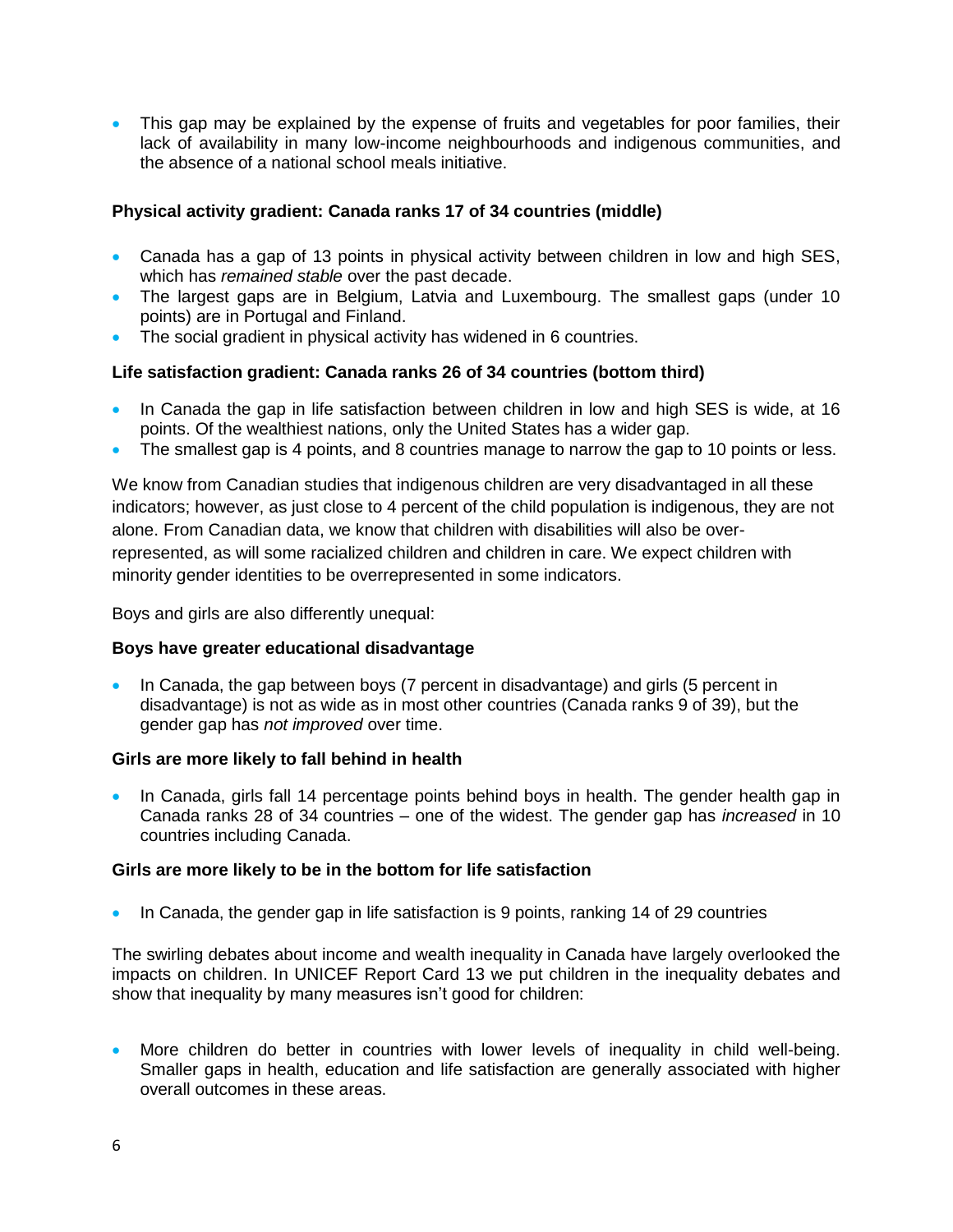- While a child living in poverty is more likely to live a difficult life, countries with higher rates of child poverty also tend to have weaker *overall* child well-being.
- Countries with wider "bottom-end" income inequality (between the lowest and the median incomes) also tend to have lower levels of *overall* child well-being.
- Countries with greater overall income equality (across the entire income range top to bottom) tend to limit the gaps in child well-being and minimize adverse child well-being outcomes. They also tend to rank higher in *overall* child well-being.

## *Stuck in the Gaps*

Inequality has a 'sticky floor' and a 'sticky ceiling'. Some children live at the most disadvantaged end of the scale and others at the top. They tend to stay there, particularly as overall inequality widens. Inequality becomes apparent even in the first few years of life and tends to accumulate. It increases the risk of lower earnings, poorer health and lower skills in adulthood. These create costs, so fewer resources are available to invest in "positive" development and fewer children achieve the outcomes we see in countries at the top of UNICEF's Index of Child Well-being.

## *Competitive Childhoods*

Children's life satisfaction may be the canary in the inequality coalmine. Life satisfaction and health symptom data suggest that wide social inequalities affect children's sense of well-being. In rich countries poverty deprives some children of basic conditions but it is more commonly a problem of relativity - having access to fewer material resources and being excluded from activities seen to be "normal". Greater inequality seems to come with increased competition and anxiety. Emerging research suggests that there is a generational increase in anxiety and depression as children have become more oriented to goals of high income, status and appearance, echoing a broader cultural shift toward materialism and competition. The decline of free, unstructured time for play and learning and an increase in pressure to achieve academically and economically among some children may help explain the rising rates of anxiety. Wider bottom-end inequality may also result in some excluded youth disengaging from school and "giving up" on climbing up. Indigenous and racialized people have also described how children internalize discrimination from very early ages.

# **Getting unstuck**

As in most affluent nations, the rate of growth in Canada's economy has exceeded the rate of improvement in overall child well-being over the past few decades. The dividends have not been spread equitably to children. In fact, despite Canada's relative economic strength, we have larger and in some ways widening disparities in children's well-being. This suggests that growing the economy will not be enough to improve child well-being. To advance the well-being of children overall, we have to narrow the gaps.

The fact that children do not fall as far behind in some countries as in others demonstrates that large gaps are not inevitable. The goal of any country should be at a minimum to limit how far some children fall behind while pushing for the best possible outcomes for all. Countries that manage this tend to perform well on both the UNICEF Index of Child Well-being and the Index of Child Inequality. None of the countries with small gaps between children have traded equality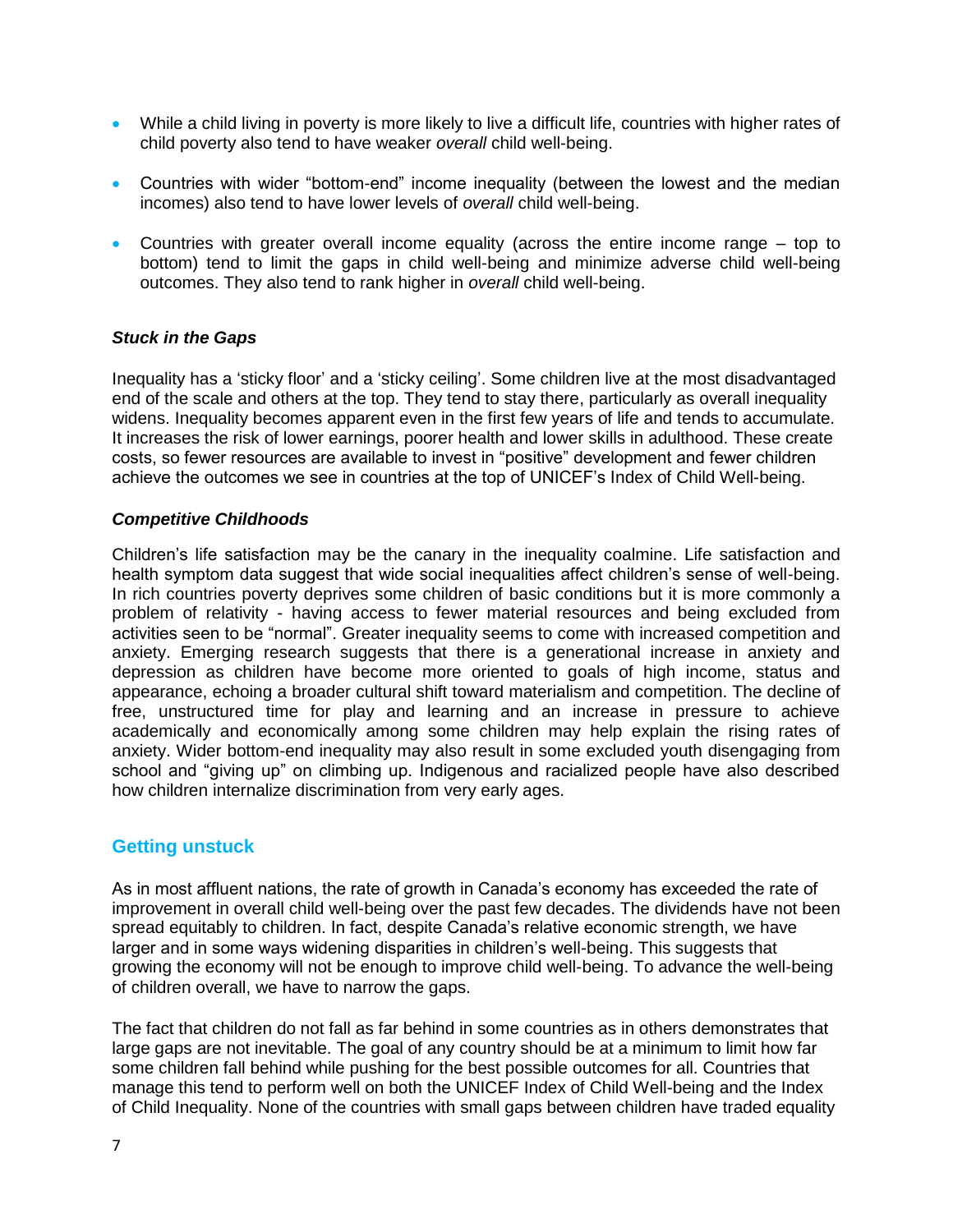off against overall achievement. A focus on "evening the odds" and distributing "fairness" in affluent nations seems to produce healthier, happier children and prosperous societies.

It is unlikely that Canada will substantially lift the well-being of children unless we address broader income inequality. On the other hand, we could limit the gaps children experience in different aspects of their lives. The relatively small gap in educational achievement shows that policies and services can go a good distance to create fairness for children.

### **Improve the incomes of households with children**

- The proposed federal Canada Child Benefit (CCB) is a very strong and progressive step that is likely to reduce child poverty by around 25-30 per cent and help narrow inequality. It is likely to have a positive effect on many aspects of child well-being.
- Both public and private training and job support programs as well as early child care and housing programs give priority to children can make lone motherhood less financially precarious. However, the rising gap in men's earnings explains much of the increase in income inequality and because many children at risk of poverty live in two-parent homes where at least one parent works, the focus should be on the child in all types of families.
- A goal for a national poverty reduction strategy should be to increase family incomes enough at the bottom end to lift all children above relative income poverty (50% of the median income) – just as Denmark and Finland have come close to doing with child poverty rates below 3 percent.
- Child-focused income investments could help reduce remedial costs of early stress and disadvantage that are borne by the education and health systems, and free up resources in those systems to invest in boosting higher outcomes for more children in many areas of their lives.

#### **Pursue progressive universalism in children's programs and services**

- Progressive universalism in the provision of children's services should be the first principle in designing and delivering these services. This recognizes that the market does not provide all the development opportunities children need, that individual vulnerability is not always associated with income and that public support for quality services tends to be greater when they are universal.
- Universal services should be further customized with gender and culturally appropriate approaches for indigenous children and other groups. First Nations children are entitled to equitably funded services.

#### *Start earlier*

- Because inequalities in child well-being show up in the first few years of life, and spending on the early years is low in Canada compared to many other affluent nations, a fairer allocation of public budgets to support coordinated, quality early child health, development, care and learning is an imperative.
- The federal government has committed to a much-needed national early years strategy, which should connect child development from prenatal care through the early years with early learning and care, and invest no less than the OECD average. This would help reduce disadvantage that begins at the start and create a better continuum of supports for parents and children.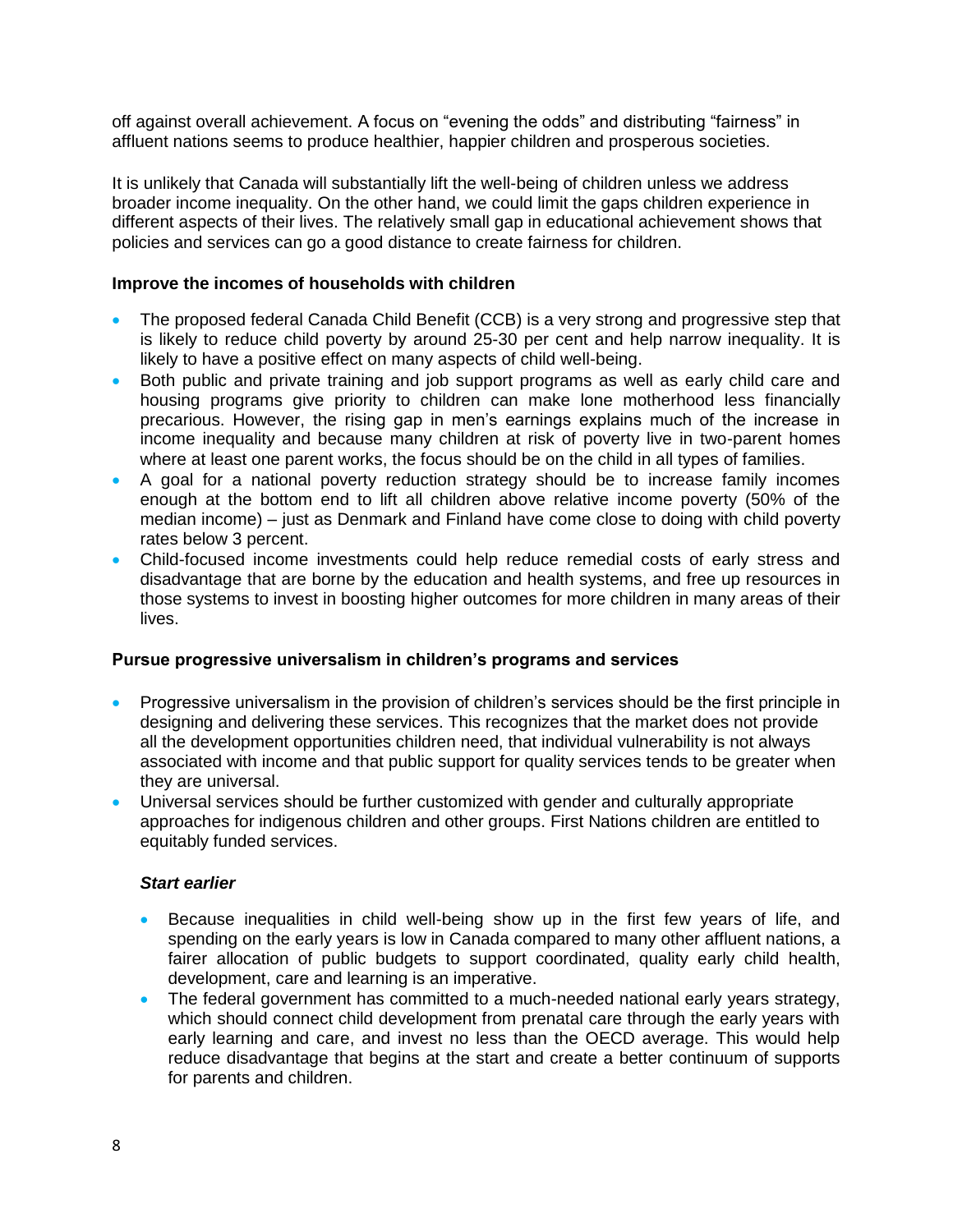#### *Improve the educational outcomes of all learners*

- Canada's education system has been doing a good deal of heavy lifting, helping students who bring in socioeconomic disadvantage to achieve good outcomes. But more children are having difficulty achieving, particularly boys, and many are encountering challenges in making the transition from high school to post-secondary education and work.
- In an increasingly complex social and economic environment, enabling more children to reach positive academic, social and emotional outcomes requires earlier support for the lowest achievers and disengaged children, and more innovative, flexible education and employment pathways as they progress through their school years.
- Examples are community-school outreach workers that boost school attendance and engagement, mentoring, and early parenting programs that bolster low-income children's perceptions of what they can achieve in life.
- The inclusion of culturally appropriate, quality education for indigenous children is a welcome priority of the federal government and an opportunity for innovation.
- The education system cannot meet these challenges alone but could form the hub connecting more holistic child and youth services to schools to help children deal with integrated challenges in health and development along their lifecourse.

#### *Promote and support health for all children*

- Children in low income and adolescent girls tend to have poorer health, but poor health symptoms cut a wide swath linked to broader social trends – less physical lifestyles, less sleep and more stress and social isolation.
- Progress in most aspects of children's health has been too slow. In Canada, the average level of unhealthy consumption of sugary foods is quite favourable in contrast to most affluent nations, but the inequality gap remains very wide and the rate of unhealthy weight (obesity) in Canada is persistently one of the highest<sup>2</sup>. A welcome strategy of the Government of Canada is to restrict the marketing of food and drink to children.
- Targeting individual behaviours without changing food environments like the availability of healthy and affordable food – is unlikely to close the gaps in healthy eating and unhealthy weight. A universal healthy school food program should be developed to boost health and support learning. All levels of government should consider investing innovation and social infrastructure funding in the healthy food environment around children to increase access and affordability.
- The federal government's commitment to improve the Nutrition North program for indigenous communities is a welcome step.

## **Take subjective well-being as a red flag**

- Children's low life satisfaction is in some ways a "composite indicator" of well-being and inequality. It appears to be linked to poor health, low income, gender, relationship struggles and the ills associated with wide income inequality. In turn, low life satisfaction affects health, risk behaviours, education and other areas of children's lives.
- In more unequal labour markets, parents in all types of families work longer hours and struggle to balance work and child rearing. The federal government has signalled that family

<sup>2</sup> UNICEF Office of Research (2013). 'Child Well-being in Rich Countries: A comparative overview', *Innocenti Report Card 11*, UNICEF Office of Research, Florence. Se[e www.unicef.ca/irc11](http://www.unicef.ca/irc11)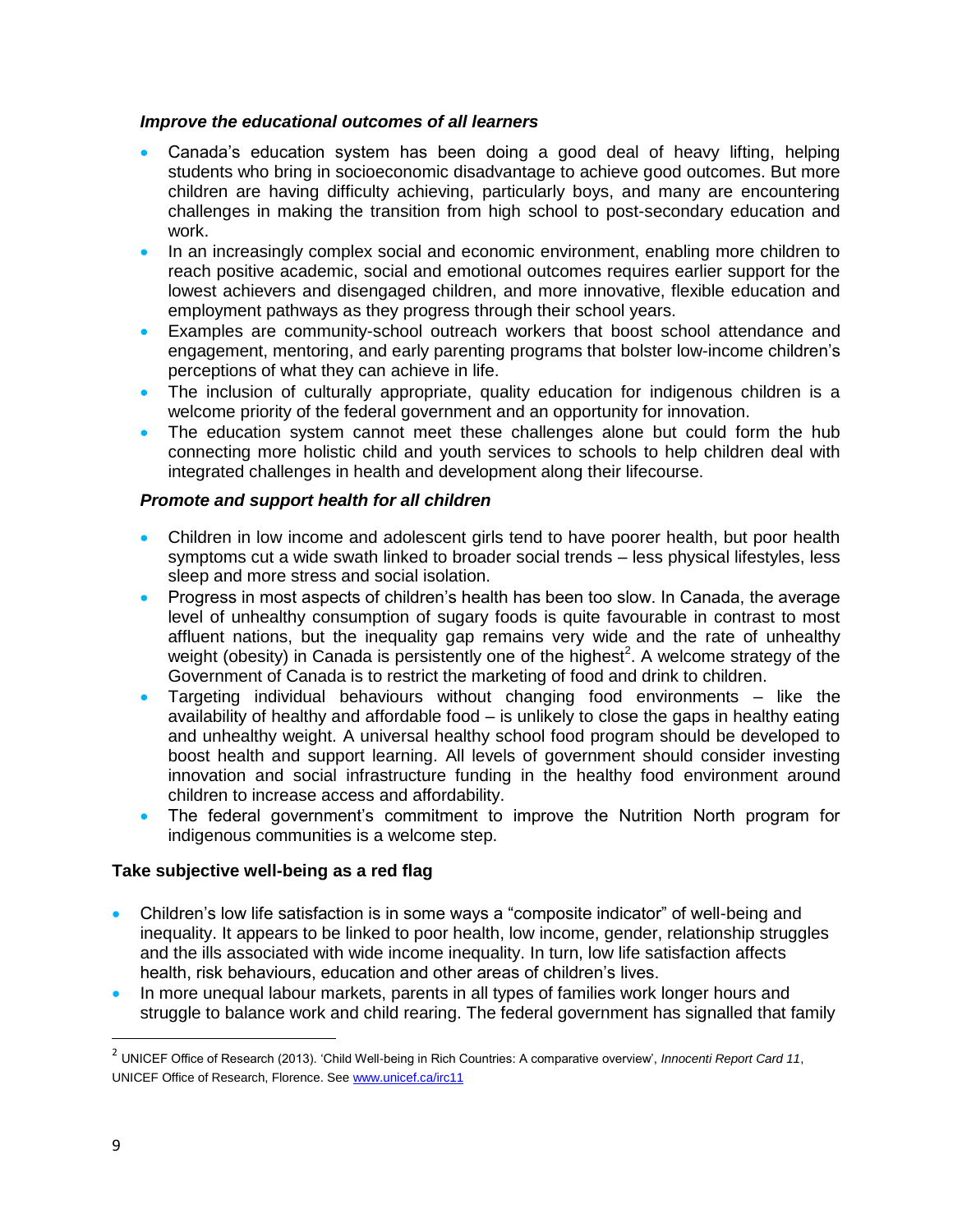work-life balance is an important policy goal, and should be supported by the private sector to extend parental leave benefits as far as possible to include all new parents and expand flexible work policies to cover children of all ages. The performance of countries at the top of UNICEF's Index suggests these policies are very good for children's sense of well-being and that Canada has a way to go to match them.

 The persistent rates of domestic violence and children in state care and the prevalence of poor mental health, particularly affecting indigenous children, must be an urgent focus.

#### **Improve monitoring and measurement of child well-being**

Producing a more comprehensive picture of child well-being is essential for informed public debate, to invest more wisely for greater impact and to alter our course when evidence tells us that we could do better. To this end we recommend:

- *Improve the availability, timeliness and usefulness of information about the well-being of children.* Governments and independent monitors should work together more closely and with young people to develop and harmonize surveys that improve understanding of children's lives. Canada should explore new approaches used in many rich countries such as "deprivation indexes" to complement child poverty measurement - and avoid becoming an international "data island" and support cross-national policy learning.
- *Measure the gaps*. All levels of government (and other data developers) should move beyond an approach based on population averages and use complementary approaches to measure inequality in child well-being indicators. Equity approaches like the calculation of bottom-end inequality used in UNICEF Report Card 13 can help to reveal the distribution of different outcomes among children and address inequities<sup>3</sup>. Disaggregated data to identify gender and other differences among groups of children should be built in to these approaches. Targets to achieve certain levels of well-being in different aspects of children's lives should be accompanied by targets to reduce bottomend inequality in them.
- *Count indigenous children*. Culturally appropriate approaches to data and monitoring for indigenous communities would include cultural determinants of health and well-being and more localized governance of data.

## **Address inequalities in child well-being in all policies**

It's clear that we need a stronger understanding of how different groups of children experience different challenges. The Government of Canada has committed to establish a National Commissioner for Children and Youth, which would provide support for child-sensitive decisionmaking. All levels of government should use "child impact assessment" to plan or examine policies, laws, programs and budgets for their impacts on children – whether or not they are likely to increase or decrease inequality or yield different impacts for different groups of children.

 $^3$  For indicators suitable for distribution analysis rather than binary indicators like infant mortality and school enrollment that are summarized as rates or probabilities but can be disaggregated by income, gender, location and other meaningful variables.